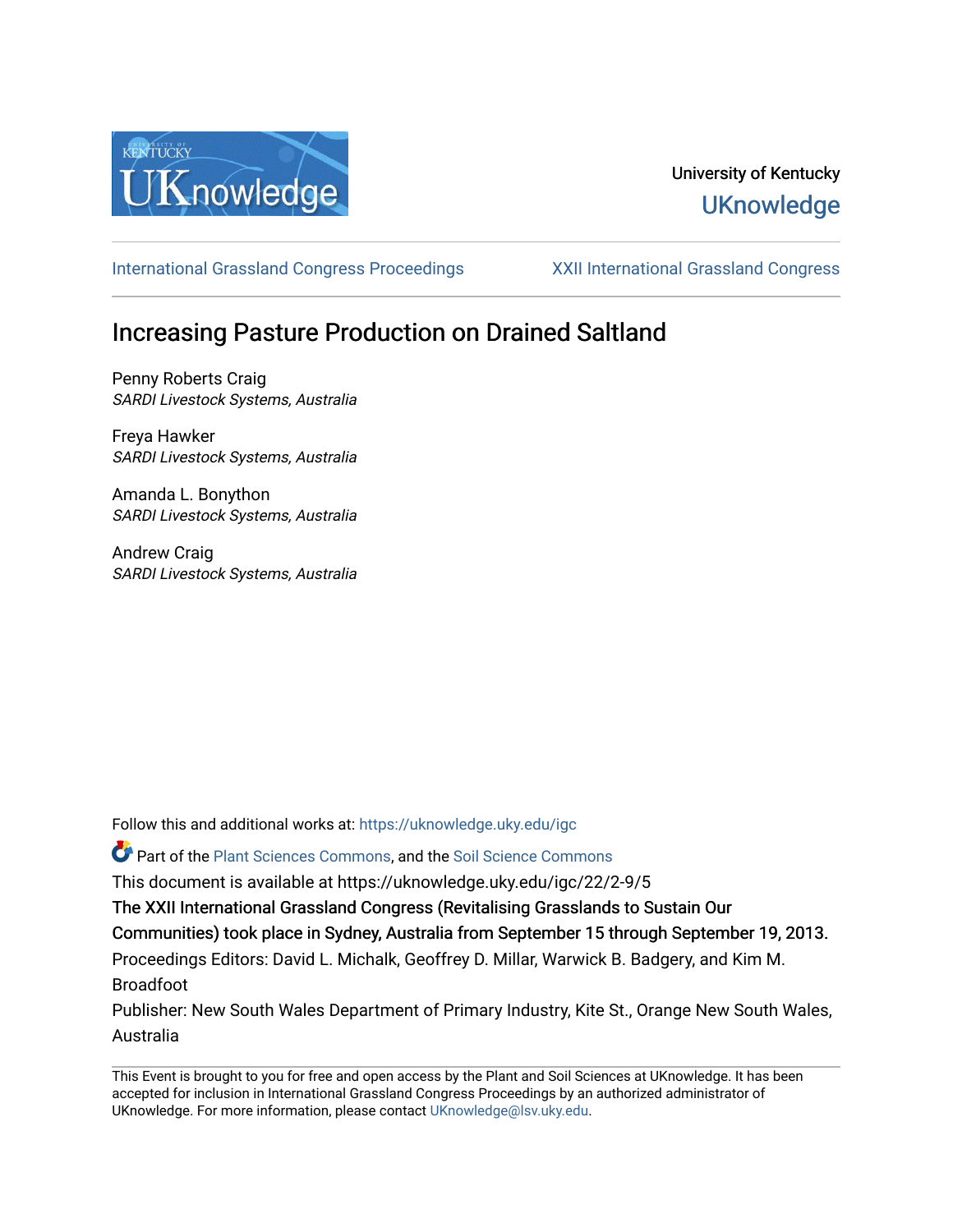## Increasing pasture production on drained saltland

## *Penny Roberts Craig, Freya Hawker, Amanda Bonython and Andrew Craig*

SARDI Livestock Systems, Struan Research Centre Naracoorte SA 5271 Australia Contact email: Andrew.Craig@sa.gov.au

**Abstract.** The Upper South East of South Australia has been identified as being at risk of extensive soil degradation, with large areas already affected by dryland salinity and waterlogging. To mitigate this, an extensive network of drains has been installed. In 2009, 19 soil surveys were conducted on land adjacent to a number of deep drains (>1.0 m) in order to determine soil salinity and pH. The surveys indicated low levels of topsoil salinity (0-10 cm) in the southern part of the region, while 66% of soil sampling sites in the northern zone had salinity levels (ECe) below 4 dS/m. These results suggest that important changes in soil salinity have occurred, which are likely to impact on pasture species adaptation. To identify suitable pasture options for these drained areas, four pasture evaluation trials were established in 2009. These trials were established on four different soil types, with each sown to 32 species including annual and perennial legumes, annual and perennial grasses and perennial herbs. Results show that an array of productive pasture species could potentially be suited to these environments, with species performance often site specific. This contrasts to the limited range of previously sown saltland species, principally puccinellia (*Puccinellia ciliata*) and tall wheat grass (*Thinopyrum ponticum*). The results demonstrate that pasture productivity can be substantially improved by the resowing of new pasture species in these areas.

**Keywords:** Salinity, pasture production.

### **Introduction**

Salinity became widespread in South East South Australia following a series of events in the late 1970's and 1980's. Prior to the onset of broad scale salinity, much of the region's productive flats and sandy rises were sown to lucerne, a deep-rooted perennial, However these stands were decimated by aphid infestations in 1978 (Government of South Australia: Department for Water 2011). This was followed by broad scale flooding in 1981, with 1.0 m of water covering much of the interdunal flats (Munday 2005). To excerabate the problem a severe drought in 1982 prohibited the removal of salt removal (flushing) from the topsoil, brought to the surface by the proceeding floods (Munday 2006). Existing pasture species were poorly adapted to the increased salinity, resulting in low water usage. Some year's later graziers introduced the salt-tolerant grass *puccinelli*a, which saw an increase in pasture cover (Munday 2006).

The landscape changed again in the 1990's and 2000's, due to a series below average rainfall and/or the establishment of an extensive network of drainage networks constructed to address productivity and environmental concerns in this region (Government of South Australia: Department for Water 2011). These factors contributed to lower the watertable levels, thereby reducing the extent of waterlogging and assisting the movement of salts deeper into the subsoil. As a result salt tolerant species, particularly *puccinellia*, are failing. This created a need to understand the changes in soil characteristics in areas influenced by the drains, and to identify pasture species suited to these altered areas.

## **Methods**

#### *Soil Surveys*

Surveys were conducted on 19 properties in the Upper South East of South Australia. Surveys were conducted on flat land adjacent to deep drains (minimum depth of 1 m) between January and March 2009, when salinity level are expected to be highest. A minimum of 8 topsoil samples (0-10 cm) were collected along each transect, up to 3 km from the drain. Ten soil cores were collected at each sampling point. Sampling was only undertaken on dry topsoil. Each sample was assessed for salinity  $(EC_e)$  $(dS/m)$ , pH<sub>(water)</sub> and texture.

Transects were grouped into three geographical areas based on rainfall and soil type differences, and referred to as the northern, southern and western zones.

### *Pasture Production*

Four pasture evaluation sites were established adjacent to deep drains in winter 2009 (see Table 1). At each site, 32 commercial pasture species were sown on differing soil types.. Three germplasm groups were represented: annual and perennial grasses, annual legumes, and perennial legumes and herbs (Table 2). More than one variety of species was sown (66 varieties) in a randomised block design with 3 replicates. Pasture availability was visually assessed seasonally and calibrated using dry matter cuts. Pasture availability was analysed within each germplasm group using analysis of variance. Plots were intermittently cut or grazed after dry matter assessments. Fertiliser was applied annually, with insect and weeds controlled when required.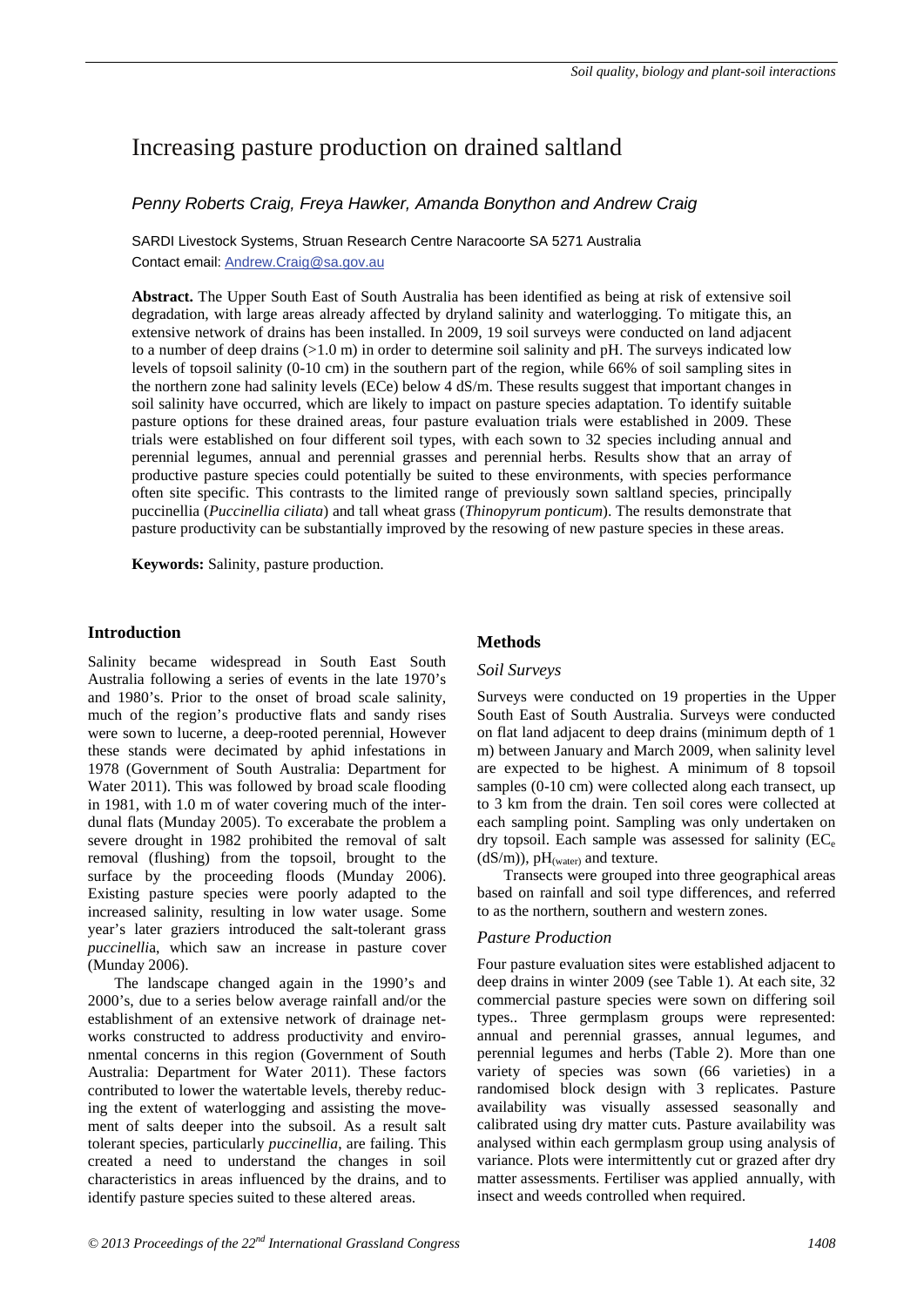| Site | Location   | Drain      | Soil Type         | $pH$ <sub>(water)</sub> | $EC_e$ (dS/m) |
|------|------------|------------|-------------------|-------------------------|---------------|
|      | Taunta Hut | Mt Charles | Loamy sand        | 8.4                     | 1.3           |
|      | Mt Charles | Bunbury    | Loamy sand        | 6.3                     | 1.0           |
|      | Woolumbool | Fairview   | Loamy sand        | 6.0                     | 1.0           |
|      | Taratap    | Taratap    | Light medium clay | 8.8                     | 3.4           |

**Table 1. Soil characteristics of the pasture evaluation sites at establishment (0-10 cm, 26th March 2009).**

#### **Table 2. Pasture species sown within each germplasm group at the pasture evaluation sites.**

| <b>Grasses</b>      | Annual and Perennial   | Annual<br>Legumes        | Perennial Legumes and<br>Herbs |          |
|---------------------|------------------------|--------------------------|--------------------------------|----------|
| Italian<br>ryegrass | Perennial<br>ryegrass  | Balansa<br>clover        | Lucerne                        | Chicory  |
| Annual<br>ryegrass  | Phalaris               | Arrowleaf<br>clover      | White<br>clover                | Plantain |
|                     | Prairie<br>grass       | Persian<br>clover        | Strawberry<br>clover           |          |
|                     | Grazing<br>brome       | Gland<br>clover          | Sulla                          |          |
|                     | Cocksfoot              | Subclover                |                                |          |
|                     | Veldt grass            | <b>Berseem</b><br>clover |                                |          |
|                     | Tall wheat<br>grass    | Woolly pod<br>vetch      |                                |          |
|                     | Tall fescue            | Gama<br>medic            |                                |          |
|                     | Puccinellia            | Burr medic               |                                |          |
|                     | Wallaby<br>grass       | Barrel<br>medic          |                                |          |
|                     | <b>Rhodes</b><br>grass | French<br>serradella     |                                |          |
|                     | Forest blue<br>grass   | Yellow<br>serradella     |                                |          |

## **Results and Discussion**

#### *Soils*

The southern soil survey's generally identified low levels  $(EC_e < 4 \text{ dS/m})$  of topsoil salinity (Fig. 1), suggesting that these areas could potentially be re-established with less salt tolerant pastures. The highest salinity levels found in the southern area were adjacent to the 1 m deep East Avenue drain. Similarly, in the Northern and Taratap drain survey's, higher topsoil salinity was associated with transects adjacent to shallower drains (Fig. 1). This difference is consistent with the expectation that deeper drains have a greater effect on lowering the watertable, and therefore having a larger mitigation effect on salinity.

Northern soil survey's showed that approximately two thirds of sample sites contained low levels of topsoil salinity (Fig. 1). The remaining soil samples were impacted by localised salt scalding, with associated high salinity readings. Salt scalding was generally associated with depressions in the landscape. This result is not unexpected given the historically higher incidence and



severity of salinity in the northern zone. **Figure 1. Topsoil salinity (0-10 cm) along the soil survey transects at varying distances from drains in January-March 2009. Drain depth shown in brackets.**